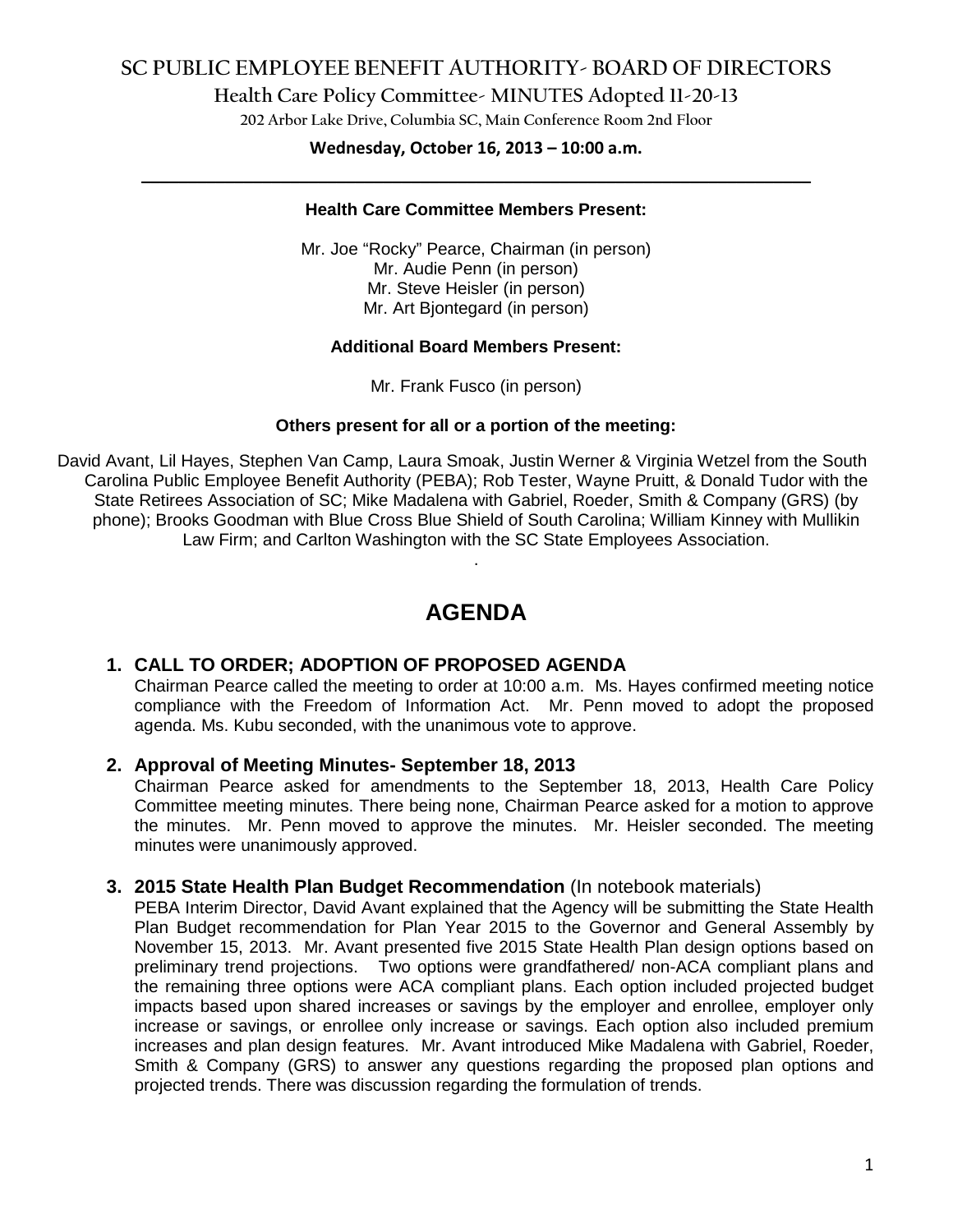# **SC PUBLIC EMPLOYEE BENEFIT AUTHORITY- BOARD OF DIRECTORS**

**Health Care Policy Committee- MINUTES Adopted 11-20-13**

**202 Arbor Lake Drive, Columbia SC, Main Conference Room 2nd Floor**

# **Wednesday, October 16, 2013 – 10:00 a.m. \_\_\_\_\_\_\_\_\_\_\_\_\_\_\_\_\_\_\_\_\_\_\_\_\_\_\_\_\_\_\_\_\_\_\_\_\_\_\_\_\_\_\_\_\_\_\_\_\_\_\_\_\_\_\_\_\_\_\_\_\_\_\_\_\_\_\_\_\_\_\_\_**

Mr. Fusco suggested that the budget recommendation include budget impacts only and not specific plan design in order to allow the PEBA Board to design a consumer base, incentive driven plan with the goal of better health outcomes. There was discussion regarding the state budget cycle.

Mr. Heisler requested a diagram summarizing the 2013, 2014, and potential 2015 State Health Plan to include budget impacts and plan design changes.

There was discussion regarding how to present the 2015 State Health Plan budget to the Governor and General Assembly.

Mr. Fusco requested Mr. Madalena to provide the benefit to the State Health Plan as a result of Medicare enrolled participants and provide to the Committee Members at a later date.

Mr. Fusco and Mr. Bjontegard asked Mr. Avant how much of the built in reimbursement funds to providers within the 2014 State Health Plan have been set aside for incentives. Mr. Avant advised that of the 3% inflationary reimbursement to providers, 1% was standard to all providers and the remaining 2% will be reimbursed if providers meet specific quality standards. Mr. Pearce asked Mr. Avant to report back to the Committee on exactly how the 2% is being used for health care incentives.

#### **Action:**

Mr. Pearce asked for a motion to approve the actuarial trends and the 2015 State Health Plan versions to be offered to the Governor and General Assembly for budget development, including an ACA compliant plan necessitating \$60.6 million with \$7 million set aside for incentives (new option four, column IV); including a request that the Governor and General Assembly not include any Budget Provisos that restrict PEBA from developing Plan design; and to insure compliance with Federal Law to allow only non-Medicare enrollees into any proposed savings plans. Mr. Heisler moved to approve and Mr. Penn seconded. Unanimously approved.

### **4. Three Year General Fund Outlook for the State Health Plan** (In notebook materials)

Pursuant to Code of Laws 11-11-350, each state agency receiving in the aggregate one percent or more of the state's general fund appropriation for any fiscal year, shall provide to the Office of State Budget an estimate of its planned general fund expenditures for the next three years. This report is due to the Office of State Budget during the second quarter of each fiscal year.

Mr. Avant summarized the three-year general fund projections of the state health plan. It was noted that this projection is not binding. There was discussion regarding the large increase in expected spend during FY 2016-2017. The Committee received this as information.

### **5. Catamaran Transition Communications** (In notebook materials)

Mr. Avant advised that the transition to the new Pharmacy Benefits Manager, Catamaran is progressing accordingly. He summarized a timeline of the communications from Catamaran to subscribers thus far, and noted a packet of communication materials for the Committee to review.